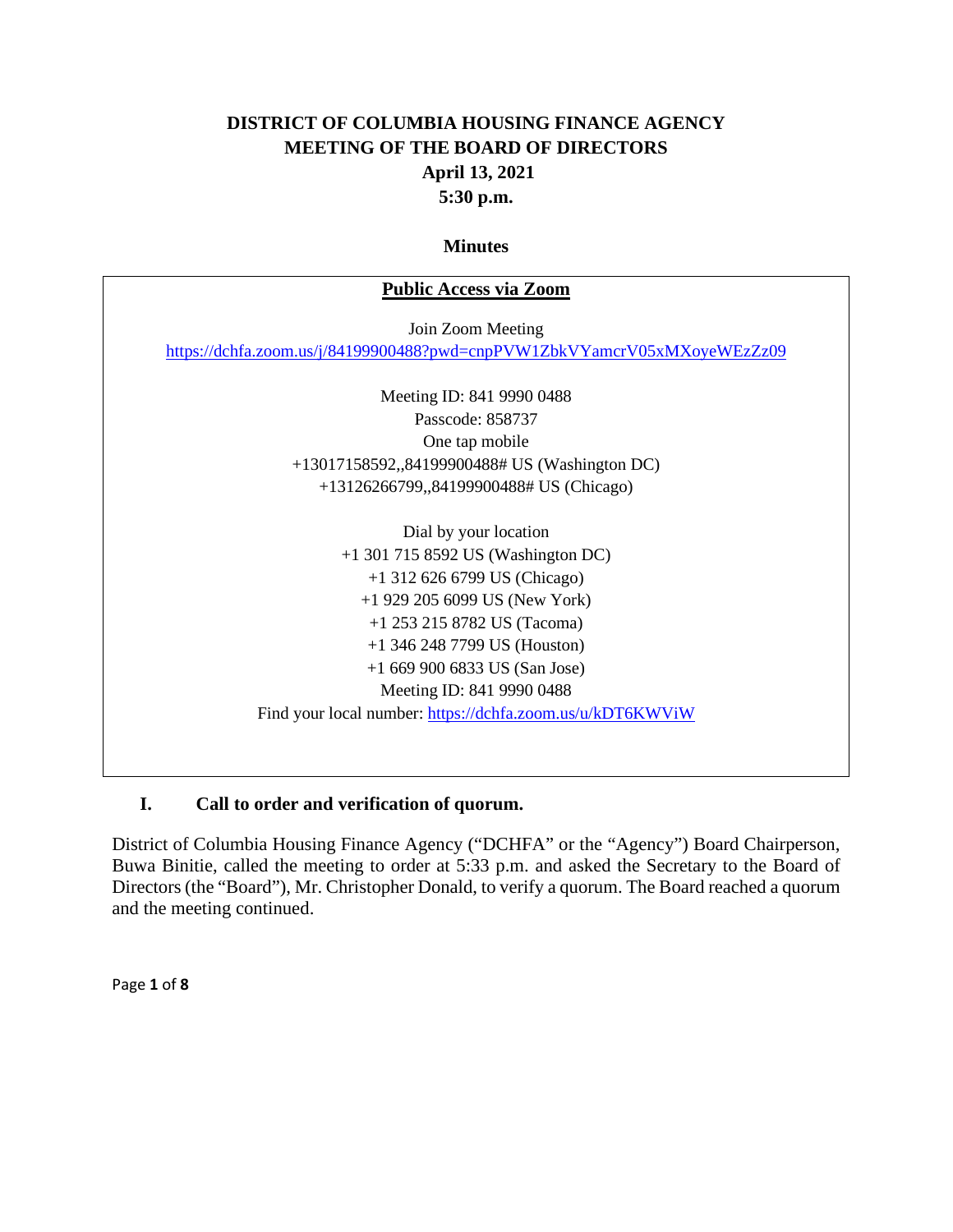The following members were present via Zoom: Buwa Binitie, Stephen M. Green, Stanley Jackson, Bryan "Scottie" Irving, and Heather Howard.

## **II. Approval of Minutes from the March 23, 2021, Board Meeting.**

A motion was made to approve the minutes from the March 23, 2021, board meetings by Mr. Irving. The motion was properly seconded by Ms. Howard.

Mr. Donald took a voice vote. The motion passed by a chorus of ayes.

Prior to closing the meeting to discuss the transactions, Mr. Binitie stated that his company, Dantes Partners, is directly involved with the development of Delta Towers and Capitol Vista. Therefore, he will remain in the closed portion of the meeting to discuss Liberty Place and 1530 First Street SW and will recuse himself from deliberations and voting for Capitol Vista and Delta Towers and leave the meeting.

### **III. Vote to close meeting to discuss Liberty Place Supplemental and 1530 First Street SW.**

Pursuant to the District of Columbia Administrative Procedure Act, the Chairperson of the Board of Directors called a vote to close the meeting in order to discuss, establish, or instruct the public body's staff or negotiating agents concerning the position to be taken in negotiating Liberty Place Supplemental and 1530 First Street SW. An open meeting would adversely affect matters related to the Agency. (D.C. Code §2-575(b)(2)).

Mr. Binitie called for a motion to close the meeting. Mr. Jackson made a motion to close the meeting. The motion was properly seconded by Ms. Howard. The motion passed by a chorus of ayes.

The meeting was closed at 5:37 p.m. and re-opened at 6:11 p.m.

## **IV. Consideration of DCHFA Supplemental Eligibility Resolution No. 2021-06 for Liberty Place.**

Mr. Ikeogu "IK" Imo, Senior Director, Housing Investment, Multifamily Neighborhood Lending & Investments ("MLNI"), presented the transaction to the Board. The MLNI staff requests a supplemental bond inducement resolution approval from the Board for the issuance of tax-exempt bonds in an amount not to exceed \$3.125 million to finance the increased costs of the Liberty Place Apartments project (the "Project"). The Agency issued Multifamily Housing Mortgage Revenue Bond Series 2018 A bonds in the total amount of \$16,800,000 for the initial closing of the project in June 2018.

Page **2** of **8**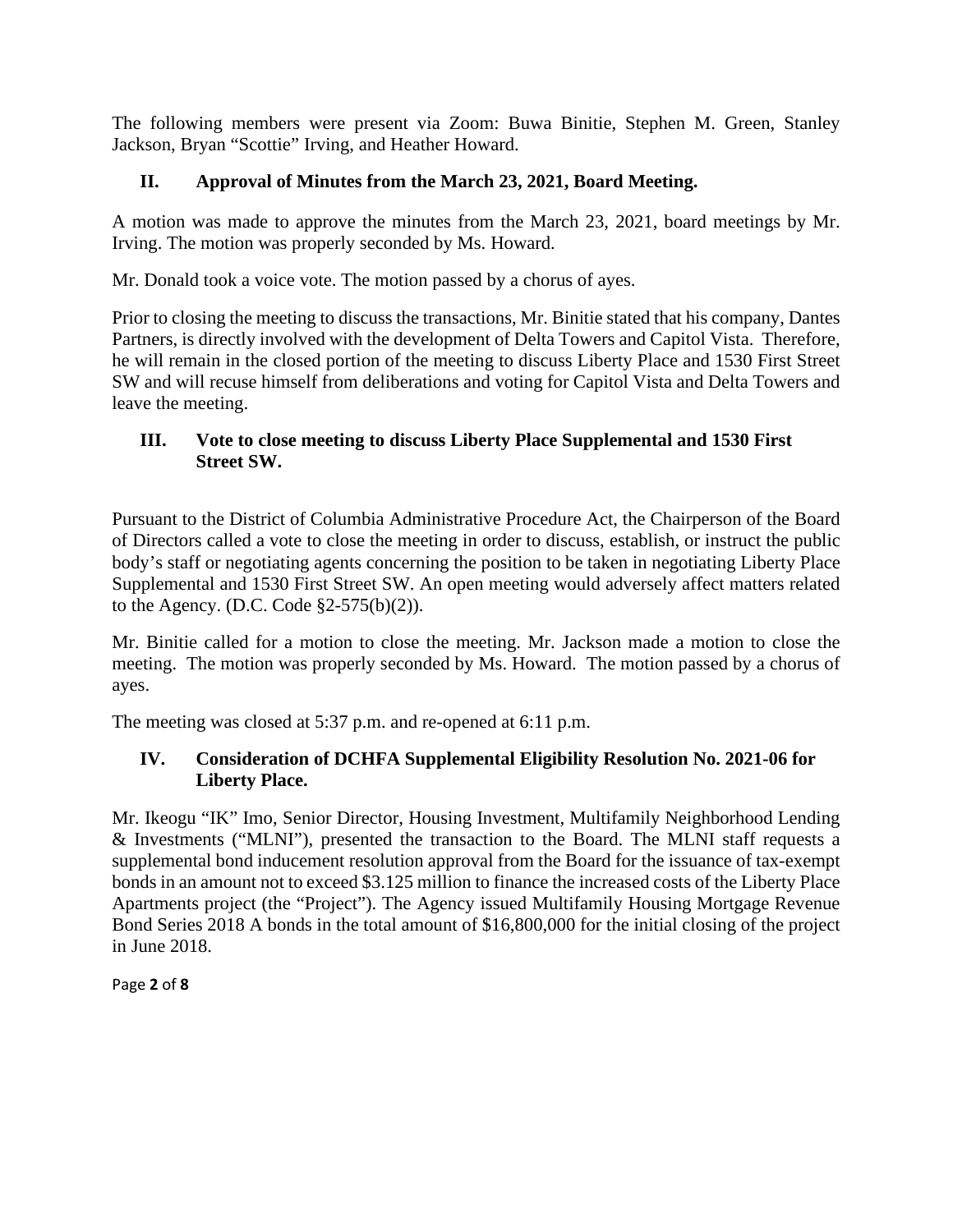The unit mix at the Project will consist of eight (8) studios, fifty-six (56) one-bedrooms, and seven (7) two-bedroom units, for a total of seventy-one (71) units. The site will have one (1) high-rise building with two (2) elevators and nine (9) stories. The Project will have fourteen (14) units set aside for households earning 30% of AMI or less, and seven (7) of these units will be Permanent Supportive Housing ("PSH") units targeted to formerly homeless veterans and coupled with supportive services. The seven units will receive project-based, Local Rent Supplement Program ("LRSP") housing vouchers. Four (4) units will serve residents with incomes at 80% of AMI or less and the remaining fifty-three (53) units will serve residents with incomes at 50% of AMI or less. The development team is a partnership of Mount Carmel Baptist Church, Quadrangle Development Corporation, and the Wilkes Company (collectively "MQW").

The Project is currently over seventy percent (70%) complete with a target completion date of July 1, 2021; however, the Project was delayed post-closing by the discovery of an underground DC Department of Transportation ("DDOT") electrical duct bank located within the building's footprint. It took approximately eighteen (18) months to resolve the issue through a revision of the building's foundation plan.

An easement was created when the property was originally transferred from the District to MQW and provided DDOT with a 15-foot inspection, repair, and maintenance easement onto the Liberty Place property from the I-395 tunnel wall which sits at the eastern edge of the Liberty Place property. However, it was later discovered that DDOT has additional infrastructure (duct bank and footers) that extend underground beyond the 15-foot easement area and onto the land that is now privately-owned by Liberty Place. Part of the DDOT duct bank and tunnel footers are situated in the path of Liberty Place's designed foundation.

Due to the unanticipated delays, project costs have increased by approximately \$5.2M thereby increasing total basis to \$38,731,408 for the Project. As such, the \$16,800,000 of initial short term bond issuance is below 50% of the current total basis.

The proposed loan structure for the additional bonds is an issuance of short-term bonds in an amount not to exceed \$3.125 million. The bonds will be purchased by Truist in order for the Project to meet the 50% test. The additional bonds are supported by an increase of Housing Production Trust Fund ("HPTF") and Low-Income Housing Tax Credits ("LIHTC") equity amongst other sources.

At conversion, the construction loan will be repaid, and the Project will have a \$7,314,000 permanent Freddie Mac mortgage loan. This permanent loan is \$464,000 larger than initially contemplated. In addition to help bridge increased costs, the DC Department of Housing and Community Development ("DHCD") provided an additional \$1,937,575 in HPTF subordinated loan to the Project. The tax credit investor, Truist, will issue \$1 million in LIHTC equity. Ultimately, any gaps in the Project will result in additional sponsor equity remaining in the Project.

Page **3** of **8**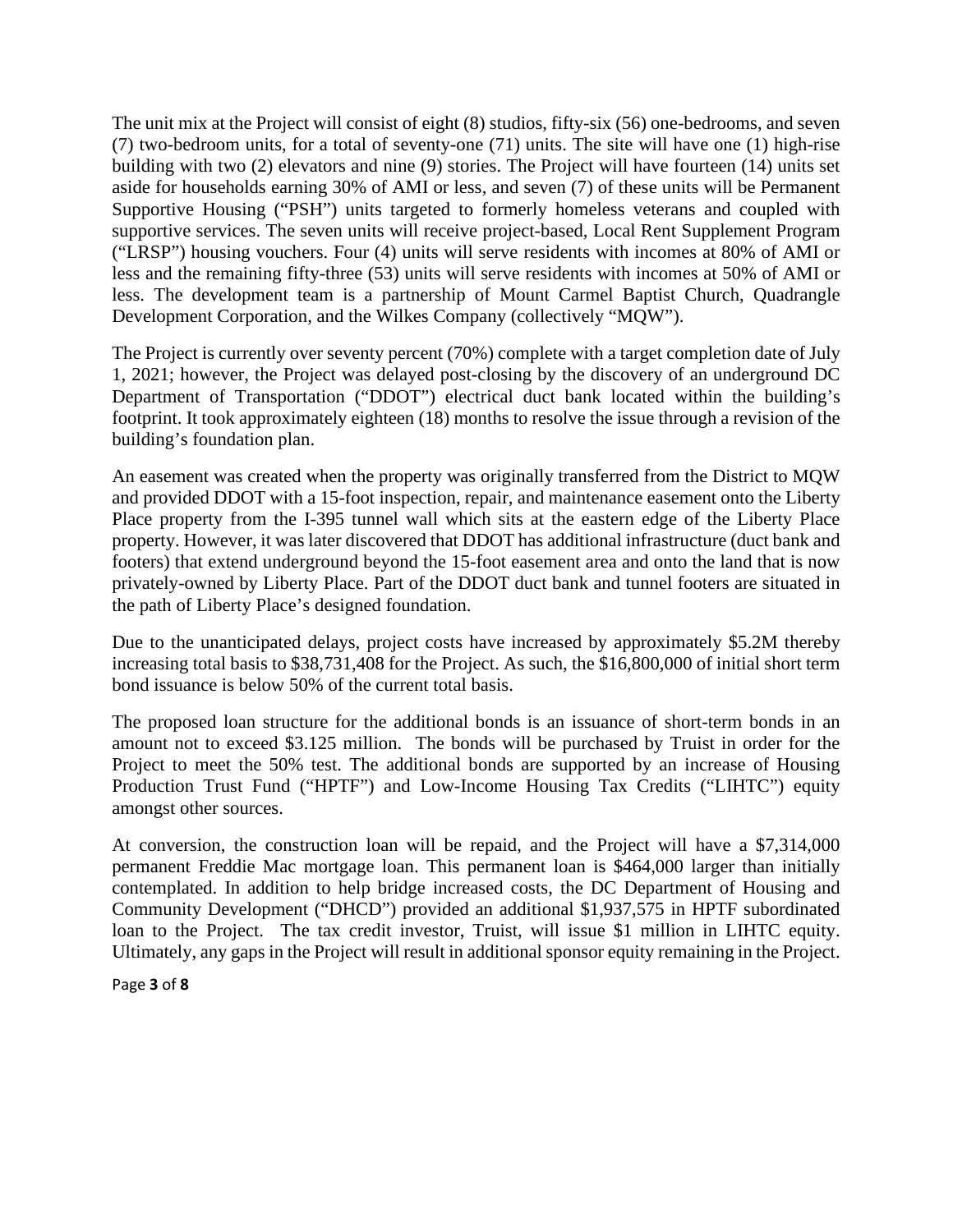Mr. Imo concluded the presentation. The sponsors were unable to join the Zoom call. Mr. Binitie stated that the deal was straightforward and therefore he felt comfortable voting on the transaction and the Board concurred.

Mr. Binitie called for a vote to approve DCHFA Supplemental Eligibility Resolution No. 2021-06 Liberty Place Apartments. Mr. Jackson made a motion to approve the resolution and it was properly seconded by Ms. Howard. Mr. Donald took a poll vote because the Agency is committing volume cap.

The resolution was unanimously approved.

### **V. Consideration of DCHFA Eligibility Resolution No. 2021-07 for 1530 First Street SW.**

Mr. Ikeogu "IK" Imo, Senior Director, Housing Investment, Multifamily Neighborhood Lending & Investments ("MLNI"), presented the transaction to the Board. The MLNI underwriting staff requests an initial bond inducement resolution approval from the Board for the issuance of taxexempt bonds in an amount not to exceed \$54,592,446 to finance a portion of the costs of the 1530 First Street SW project (the "Project").

The Project is owned fee simple by Manna LLC, a sole proprietor, controlled by Mr. Mohan Jacob. The property was initially intended for commercial development. Mr. Jacob contacted REBJ, Inc. (and parent company TM Associates Development) to partner on the development of the site post the latter's award to develop an adjacent property at 1550 First Street SW. Based on prior collaboration, TM Associates Development introduced United Planning Organization ("UPO") to the partnership as an onsite supportive housing services provider.

The development team plans to construct a one hundred one (101) unit ground up affordable housing community. The unit mix of the Development will be comprised of forty-six (46) onebedroom units, thirty-seven (37) two-bedroom units, ten (10) three-bedroom units, and eight (8) four-bedroom units.

The Project will be located at the intersection of 1st and Q Street in the Southwest quadrant of the District, also known as the Buzzard's Point neighborhood. Anticipated in-unit amenities include: balcony/patio; individually controlled HVAC units; dishwasher; microwave; washer/dryer; blinds; coat closet; granite countertops and plank flooring. The property amenities include: community room; courtyard; elevator; garage; neighborhood network; off-street parking; on-site management; picnic area and service coordination.

Page **4** of **8** The capital stack for the Project will consist of permanent financing in the approximate amount of \$23,054,206 as a DCHFA First Mortgage Loan, a \$14,104,222 DHCD HPTF loan, \$25,791,427 in LIHTC equity, and a \$4,177,966 Deferred Developer Fee. The total development cost is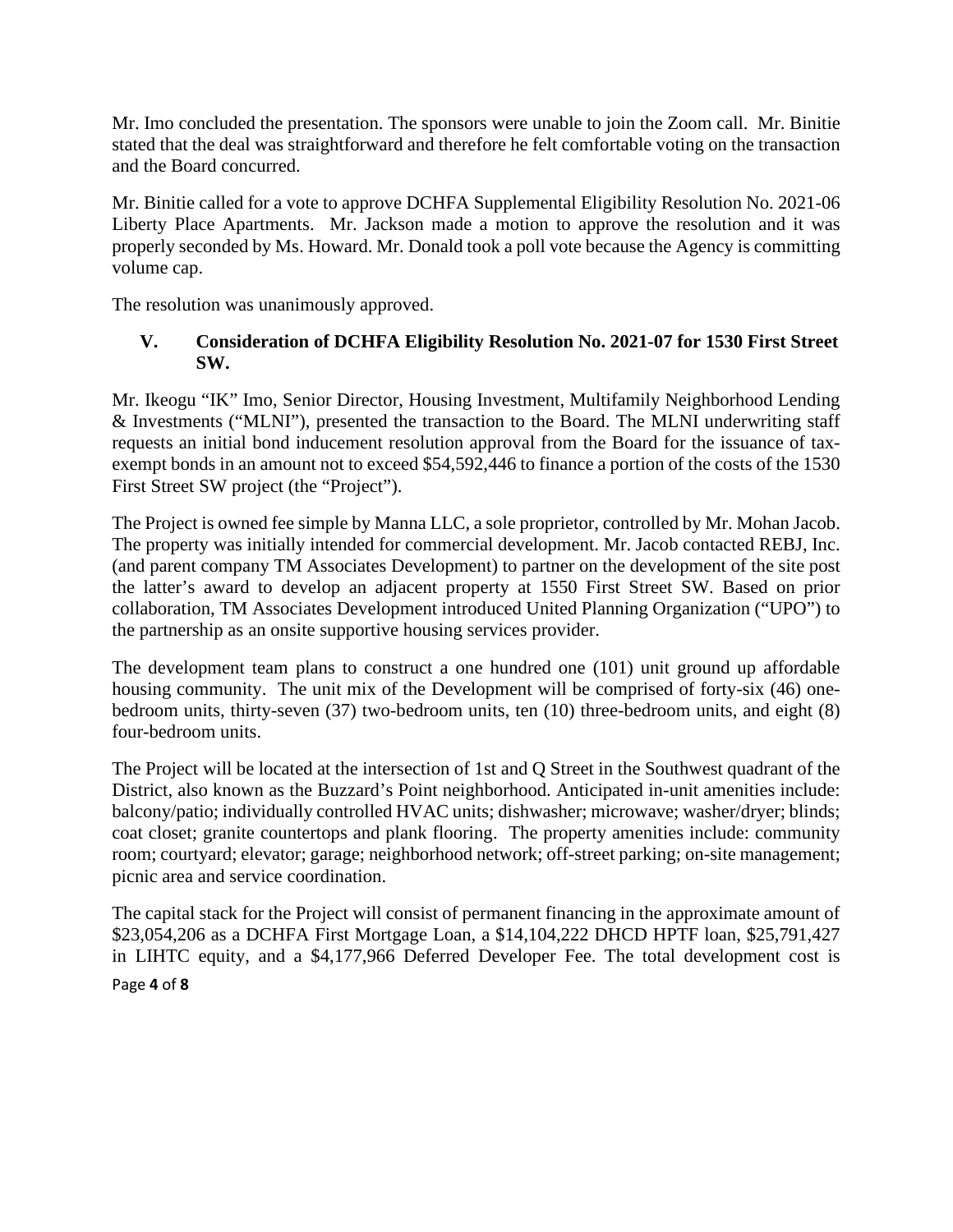\$67,127,821 (\$644,632/unit), inclusive of acquisition costs, hard and soft costs, developer and financing fees, reserves, and escrows.

The Project will be financed through the issuance of \$43,673,957 in DCHFA tax exempt bonds (\$20,619,751 short term bonds and \$23,054,206 long term bonds). Both the short- and long-term bonds will be cash collateralized with a construction loan and permanent loan, respectively. This transaction is also being considered for a risk share execution and will be updated once determined.

The sponsors selected Raymond James Tax Credit Fund ("RJTCF") as LIHTC investor for the transaction.

The MLNI staff has underwritten the Project's net operating income ("NOI") to \$1,369,542 which supports a permanent mortgage of \$23,054,206 with an amortizing debt service coverage ratio ("DSCR") of 1.15x in Year 1. One hundred percent (100%) of the units set aside at a maximum fifty percent (50%) of AMI or less.

Mr. Imo concluded the presentation. The sponsors were unable to join the Zoom call. Mr. Binitie stated that the deal was straightforward and therefore he felt comfortable voting on the transaction and the Board concurred.

Mr. Binitie called for a vote to approve DCHFA Eligibility Resolution No. 2021-07 for 1530 First Street SW. Mr. Jackson made a motion to approve the resolution and it was properly seconded by Mr. Irving. Mr. Donald took a poll vote because the Agency is committing volume cap.

The resolution was unanimously approved.

Mr. Binitie exited the meeting because he recused himself from Capitol Vista and Delta Towers. Therefore, Mr. Green called a vote to close the meeting to discuss those transactions.

### **VI. Vote to close meeting to discuss Capitol Vista and Delta Towers.**

Pursuant to the District of Columbia Administrative Procedure Act, the Chairperson of the Board of Directors called a vote to close the meeting in order to discuss, establish, or instruct the public body's staff or negotiating agents concerning the position to be taken in negotiating Capitol Vista Supplemental and Delta Towers Supplemental. An open meeting would adversely affect matters related to the Agency. (D.C. Code  $\S2-575(b)(2)$ ).

Mr. Green called for a motion to close the meeting. Mr. Jackson made a motion to close the meeting. The motion was properly seconded by Ms. Howard. The motion passed by a chorus of ayes.

The meeting was closed at 6:30 p.m. and resumed at 6:39 p.m.

Page **5** of **8**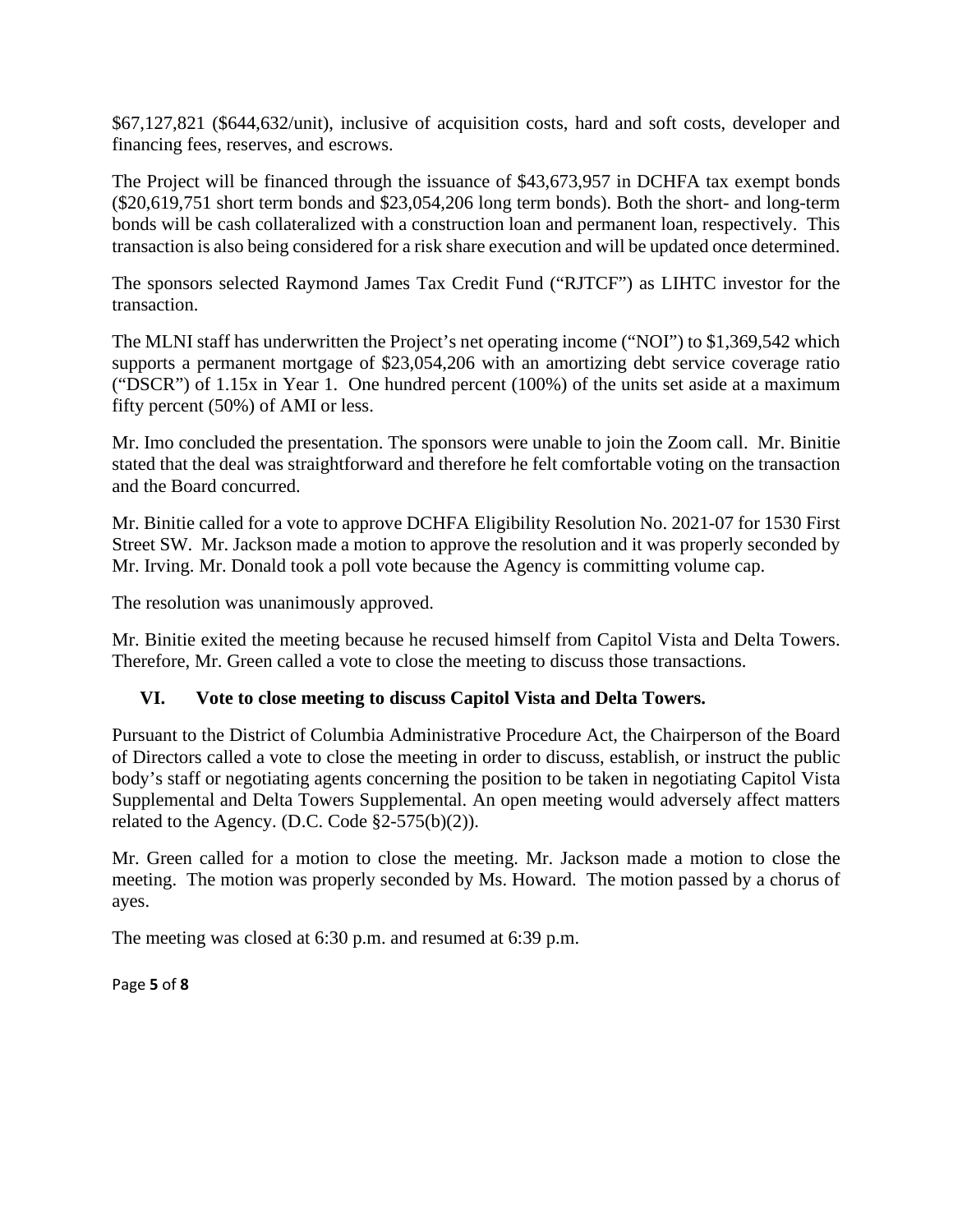### **VII. Consideration of DCHFA Supplemental Eligibility Resolution No. 2021-05 for Delta Towers.**

Mr. Rodney Dew, Senior Analyst, Multifamily Neighborhood Lending & Investments ("MLNI"), presented the transaction to the Board. The Multifamily Lending and Neighborhood Investments ("MLNI") underwriting staff recommends the Board approve a supplemental bond inducement and authorize the issuance of tax-exempt bonds in an amount not to exceed \$2,415,000 as an increase to the U.S. Department of Housing and Urban Development ("HUD") 50/50 Risk Share permanent loan to finance an increase in Housing Assistant Payments ("HAP") rents since the initial bond closing (the "Project"). This results in a 4.3% increase to the total bonds issued for this Project. The developer will be using the additional proceeds to payout a portion of its deferred fee. Therefore, \$2,588,631 in deferred developer fee will remain to be paid out through cash flow. The additional bonds will be privately placed by Wells Fargo as the original investor and will be priced in line with the initial issuance.

The Project is an age restricted development consisting of one hundred seventy-nine (179) units located at 808 Bladensburg Road, NE (Square 32079, Lot 181) along the H Street corridor of Northeast Washington, DC. The Project delivered in late 2020 and is expected to convert in August 2021.

The previous structure was built in 1980 and is currently owned by Delta Housing Corporation, consisting of a HAP contract for one hundred forty-nine (149) units and is 100% occupied. The development team entered into a joint venture agreement with Delta Housing Corporation on June 6, 2016 to act as its developer and co-owner of the Project. The new building structure was an improved parking lot that served the old Delta Towers building located on an adjacent and contiguous lot. The development strategy accomplished several things, most importantly, replacing an aging building that has reached the end of its useful life. The new development not only preserved the existing units but also introduced thirty (30) new affordable units.

Mr. Dew concluded the presentation and introduced Mr. Joel Patterson as a member of the development team present via Zoom. Mr. Green asked if there were any questions. There were no further questions from the Board.

Mr. Green called for a vote to approve DCHFA Supplemental Eligibility Resolution No. 2021-05 for Delta Towers. Mr. Jackson made a motion to approve the resolution and it was properly seconded by Ms. Howard. Mr. Donald took a poll vote because the Agency is committing volume cap.

As noted previously, Mr. Binitie recused himself earlier from the meeting and did not participate in the discussion or voting for Delta Towers. The resolution was approved by the remaining Board members.

Page **6** of **8**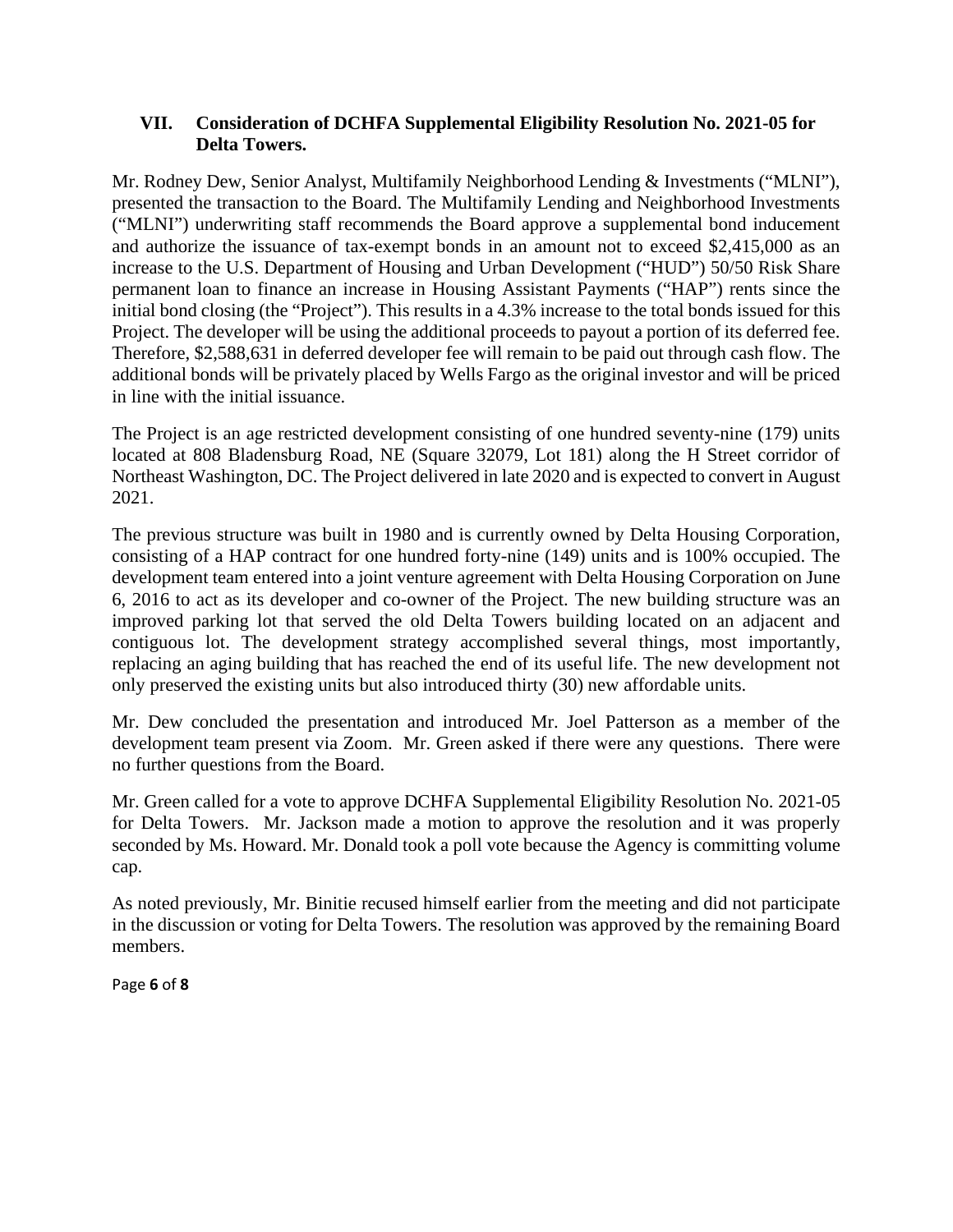### **VIII. Consideration of DCHFA Supplemental Eligibility Resolution No. 2021-04 for Capitol Vista.**

Mr. Rodney Dew, Senior Analyst, Multifamily Neighborhood Lending & Investments ("MLNI"), presented the transaction to the Board. The Multifamily Lending and Neighborhood Investments ("MLNI") underwriting staff recommends that the Board approve a supplemental bond inducement and authorize the issuance of tax-exempt bonds in an amount not to exceed \$1,500,000 as an increase to the HUD 50/50 Risk Share permanent loan to finance an increase in maximum LIHTC rents since bond closing, a six percent (6%) increase to the total bonds issued for this project. The developer will be using the additional proceeds payout a portion of its deferred fee. \$2,190,454 deferred developer fee will remain to be paid out through cash flow. The additional bonds will be privately placed by Wells Fargo with the original investor and will be priced in line with the initial issuance.

The development team entered into a Land Disposition and Development Agreement ("LDDA") with the District, which requires the development team to make an initial payment of \$1,850,000 at closing. The LDDA entails a 99-year ground lease for the site with the affordability maintained for the term of the lease.

The project is the redevelopment of a District owned vacant parcel. The redevelopment consists of one (1) 12-story building with one hundred four (104) luxury affordable units located at 810 New Jersey Avenue, NW (Square 563N, Lot 2-6 and 800-805). The Project has a unit mix of eleven (11) studios, sixty-two (62) 1-bedrooms and thirty-two (32) 2-bedroom units. Building amenities include a rooftop terrace and approximately 3,200 square feet of retail space.

Mr. Dew concluded the presentation and introduced Mr. Joel Patterson as a member of the development team present via Zoom.

Mr. Green asked if there were any other questions. There were no further questions from the Board.

Mr. Green called for a vote to approve DCHFA Supplemental Eligibility Resolution No. 2021-04 for Capitol Vista. Mr. Jackson made a motion to approve the resolution and it was properly seconded by Ms. Howard. Mr. Donald took a poll vote because the Agency is committing volume cap.

As noted previously, Mr. Binitie recused himself earlier from the meeting and did not participate in the discussion or voting for Delta Towers. The resolution was approved by the remaining Board members.

## **IX. Executive Director's Report.**

There was no Executive Director's report.

Page **7** of **8**